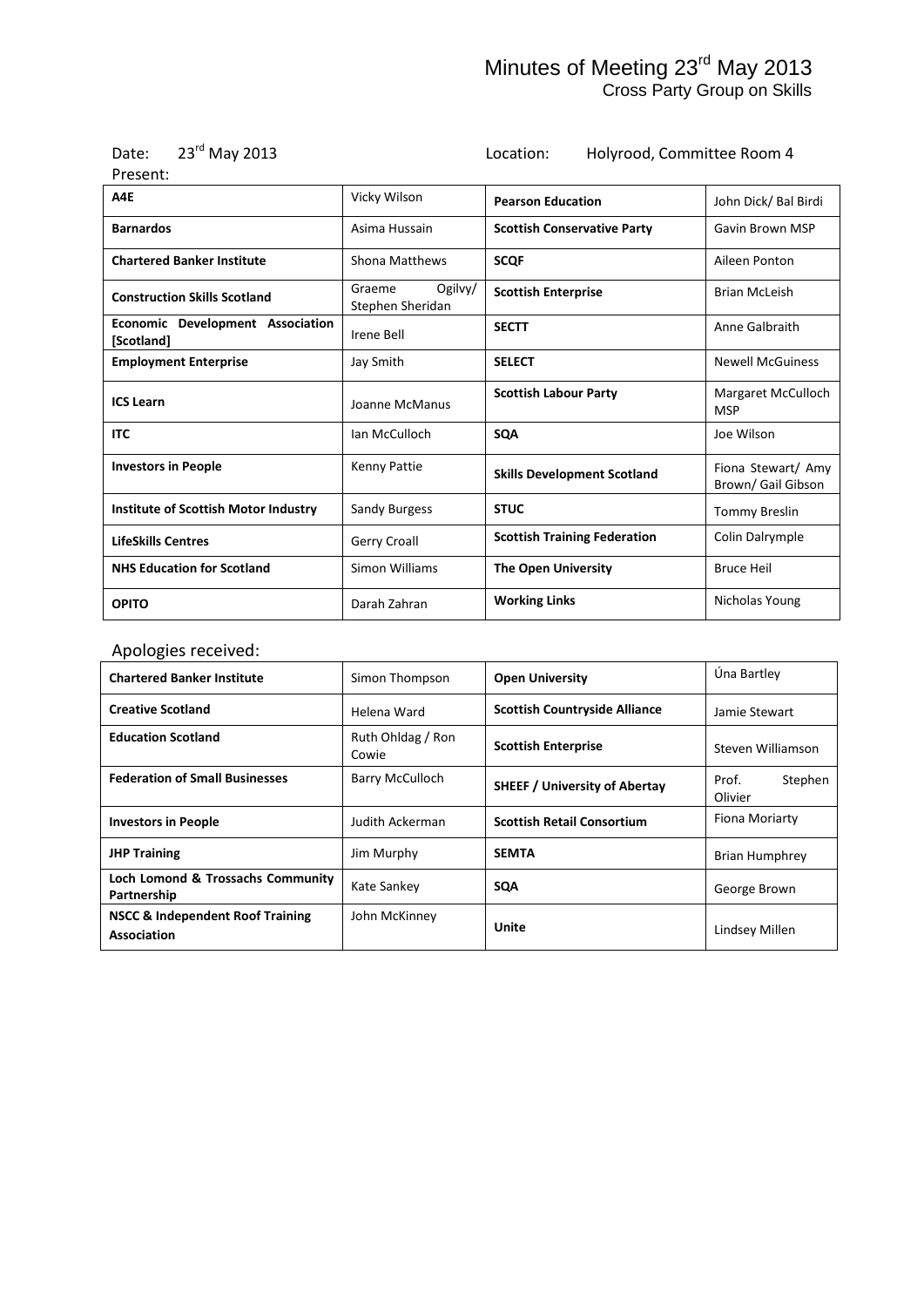#### **Agenda Items:**

#### **1 Welcome:**

**1.1** Gavin Brown MSP as Co-Convenor welcomed members and opened the Annual General Meeting.

#### **2 AGM:**

- **2.1** Mr Brown provided an overview of the past 12 months. Notably, there had been a change in co-convenor, due to the previously Co-Convenor, John Park standing down from Parliament in December 2012. A message of best wishes to the group was passed on from John who is enjoying his new role. Mr Brown was delighted to now be sharing the role of convenor with Margaret McCulloch MSP, following her nomination and election at the meeting in February 2013. It was also noted that soon there would be a further change; Shona Matthews, who has served as Secretary since the CPG was first established in 2008, would be standing down from the role from the end of June. Mr Brown also wished to record the hard work of Jenny Duncan in supporting the smooth running of the Group and formally thanked both Shona and Jenny.
- **2.2** The Co-Covenors confirmed that the Group was quorate and proceeded to the formal business of the AGM.
- **2.3** Nominations for the office bearers:
	- **2.3.1 Convenor**: The Secretary confirmed that no other nominations for the post of Convenor had been received and therefore the nominations for the co-convenor roles during the coming session were:
		- Gavin Brown MSP, and
		- Margaret McCulloch MSP

This was proposed by Shona Matthews of the Chartered Banker Institute, seconded by Colin Dalrymple of STF and carried unanimously.

- **2.3.2 Secretary:** The Secretary confirmed that there had been one nomination for the post, and proposed Ryan Reed of SCQF. This was seconded by Gavin Brown. In his comments Mr Brown thanked Aileen Ponton of SCQF for its support of Ryan's nomination. He and Margaret were looking forward to working with him in the coming months.
- **2.4** Nominations for formal acceptance of new members to the group:
	- **2.4.1** The following individuals and organisations were proposed for membership of the CPG:
		- Gordon Reid
		- Application Recruitment Training, A&M Community Training, CMI, City & Guilds, Employment Enterprise, GCU, Institute of Scottish Motor Industry, ITC, Lifeskills, NFU, Scottish Building.

The motion to include all proposed new members was carried unanimously.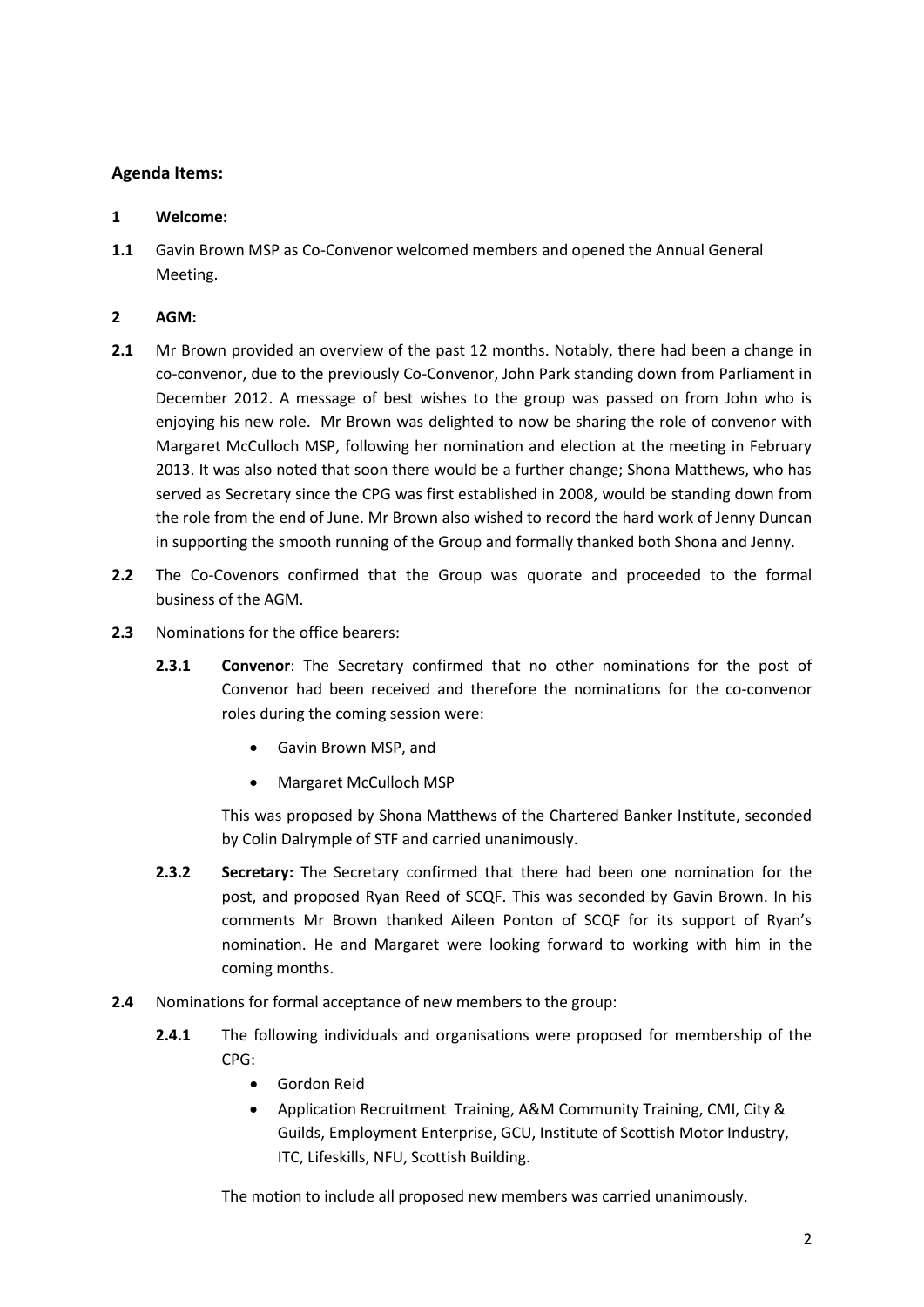- **2.5** As there was no further business for the AGM, Mr Brown formally closed the meeting.
- **3** Before commencing with the normal business of the meeting, Mr Brown took the opportunity to thank the meeting's lunch sponsor Pearson Education for their sponsorship. John Dick and Bal Birdi representing Pearson were invited to address the Group.
- **3.1** John Dick felt that as Pearson had been a Member of the Group for some time and had enjoyed the benefits, it was time to reciprocate. He provided the Group with an introduction to Pearson in Scotland, outlining the roles of the three divisions: the FT Group, Penguin Group and Pearson Education, the latter comprising the familiar names Edexcel and Hyman Publishing. He highlighted the fact that the awarding body name is Pearson Education.

The team is working to ensure what they the offer meets the needs of employers. An employer toolkit has been developed and work is underway to ensure it is on the SCQF. Mr Dick noted that for the last three years Pearson has been working somewhat under the radar in Scotland, mainly with training providers in Scotland seeking to deliver work based learning South of the border. He noted that large employers want a UK solution.

Making reference to the previous CPG meeting by NHS Education Scotland, Mr Dick commented that the Pearson team have worked closely with Karen Adams and the NES team on a qualification to support the work relating to measuring returns on investment. Pearson is focused on the learning journey, at the point after formal education, and on developing a 'Learner's Profile'. Pearson would welcome the opportunity to present to the CPG on this and encouraged fellow members to get in touch with any ideas, shared learning or comments with regard to learning journeys.

#### **4 Minutes of the last meeting and matters arising**

- **4.1** The Secretary noted that some comments had been received from Simon Williams of NES clarifying the section on the RoI presentation.
- 4.2 There were no further comments and the Minutes of the meeting of 7<sup>th</sup> February 2013 were approved. Matters arising included:
	- **4.2.1** The Richard Review: Mr Brown invited Graeme Ogilvy of Construction Skills Scotland to speak to the point carried forward from the December meeting regarding the Richard Review. Mr Ogilvy provided some background on the proposals and commented that whilst this did affect England only, it was important to note the potential impact of the different funding model. Joe Wilson of SQA asked whether anyone was aware of the impact this might have on national occupational standards in England – noting that the removal of NOS would impact on the rest of the UK. Colin Dalrymple of STF commented that there were already difficulties caused by reduced funding and the demise of some skills councils. There was merit in setting up some grouping [perhaps led by the MA Group] to discuss and ensure something put in place to replace NOS. Fiona Stewart of SDS commented that if NOS do disappear then there will be an impact. It was her understanding that discussions are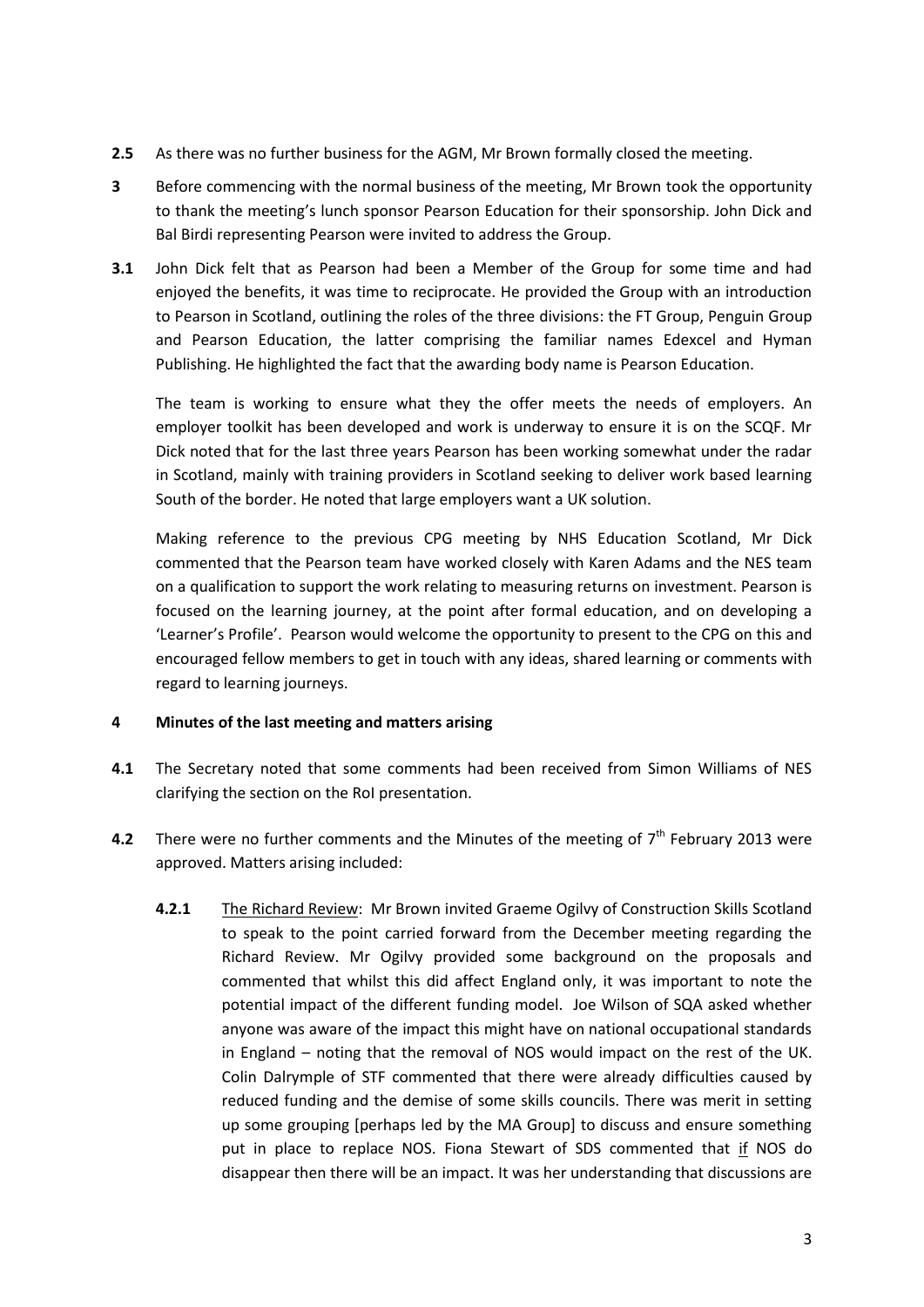taking place with colleagues from the other home countries and she would update the Group as appropriate at future meetings.

**4.2.2** Curriculum for Excellence: Following on from the SQA's overview of the new curriculum, and prompted by a request by FSB, SCQF noted that many employers were finding it hard to keep up to date with the qualification types people are exiting school and college with, and therefore falling back on what they are familiar with for comparison. SCQF has devised a 'walk through history' to support employers. This charts Scottish qualifications dating back to the 1960's until the present. It should be noted that those pre-dating the SCQF are not on the framework; however the chart provides a benchmark reference. Copies were passed round to members, with the request that they pass this on and tell others where to find it on the SCQF website. At the time of the meeting it was a news item, but would be later moved into the resource section of the website, as well as a section for employers.

#### **5 Workplan for 2013/14:**

- **5.1** The Convenors noted that the Group had tackled a large part of the workplan during the course of the year and invited members to discuss priorities for the workplan going forward.
- **5.2** Fiona Stewart of SDS suggested that SDS open the session in early Autumn with a session providing context, and setting the scene for future skills required. This was received well, although it was noted by Mr Ogilvy of Construction Skills Scotland that there is evidence in his sector from NE Scotland in Aberdeenshire of significant skills shortages now.
- **5.3** Irene Bell of EDAS suggested revisiting the issue of leadership and management; based on the research of EDAS this is still an area for concern and further discussion. She asked that the workplan be reviewed to identify any areas not yet covered by the Group.
- **5.4** Joe Wilson of SQA suggested a session on digital participation, particularly the high and medium end needs with regard to IT and digital literacy. He also noted the increasing skills required by those that interact with the benefits system as this becomes increasingly digitalised. It was agreed that this might form a suitable discussion for the closing meeting of the next session, around May/June time.
- **5.5** John Dick of Pearson Education commenting on the suggestions of fellow members, noted that for a number of these skills discussion topics Dr Pat Watts should be invited to speak, particularly linking this to the issue of skills utilisation. There was support for Mr Dick's suggestion that the issue of funding, how differing initiatives link up and generally understanding the picture of what is going on would be beneficial. Fiona Stewart of SDS noted that she hoped Dr Watts would be part of the presentation team for the opening session.
- **5.6** Bruce Heil of OU asked that the Group consider the important role of open education resources in skills work.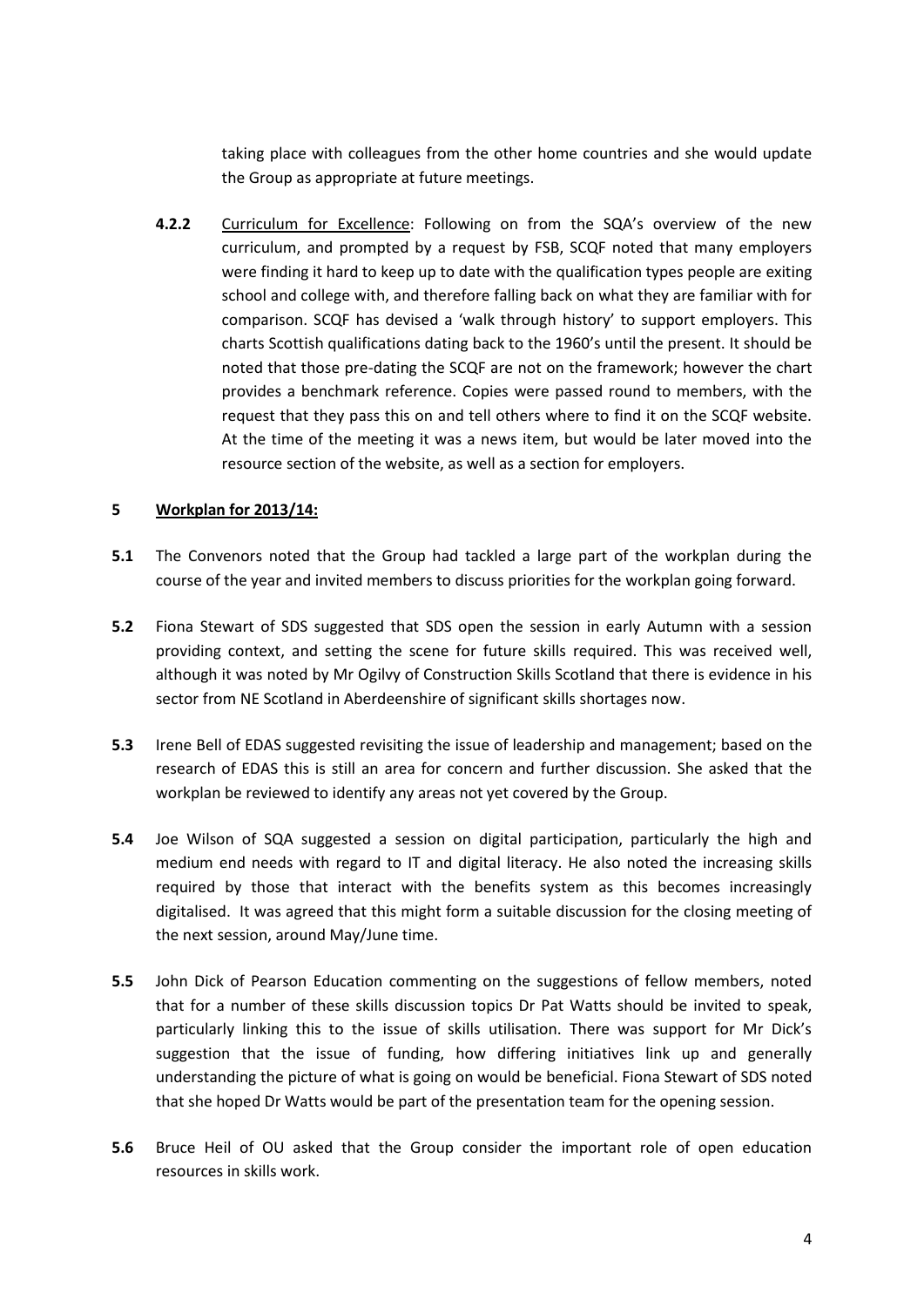- **5.7** Graeme Ogilvy of Construction Skills Scotland highlighted the fact that the meeting was taking place during Scottish Apprenticeship Week. He had attended some excellent events and was aware of good participation from within his sector with events running all over Scotland. However, he felt there was still opportunities to improve and suggested that with more advance notice, more time to plan, and more people involved at the planning stage, would help engage more employers. Co-convenor Margaret McCulloch MSP suggested that a future meeting review the week; what had happened, what had worked, what didn't. She had herself been to some great events, noting one she had hosted for STF and SDS, and commented on the importance of getting the message out there. Fiona Stewart of SDS welcomed the positive feedback about the Week but agreed whilst very successful it can be better. She highlighted a new red button alert on the OurSkillsForce website, allowing employers required guidance to assistance to request contact. Ms Stewart advised that Gordon McGuiness's team were also targeting SMEs and trying to encourage more engagement from employers who have never taken apprentices. Co-Convenor Margaret McCulloch referred to the Modern Apprenticeship of the Year, noting that MSPs attending had been able to speak to employers from their own constituencies; e-mailing the MSPs in advance with details of who would be attending this and other events during the week might help engage MSP support, noting that MSPs would be limited to attending local events on Monday and Friday only due to parliamentary business mid-week. It was also noted that members of the public were stopping and getting involved as they passed events. Colin Dalrymple of STF felt it was important to make sure there was a focus to any of the events run during the week; the best showcase for apprenticeships are the young people that are participating.
- **5.8** Irene Bell of EDAS, noting the comments of others suggested that the context setting presentation should keep aspirations in focus; not just those of the young, but to look at a mix of skills and mid and high level too.

Gavin Brown MSP thanked everyone for their contributions and would discuss with his Co-Convenor and revisit the workplan to address these issues in the forthcoming programme of meetings.

#### **6 A.O.C.B**

- **6.1** Irene Bell wished to promote the EDAS Annual Summit, taking place in June, covering the theme of what should be done to promote recovery. Details of the panel event would be circulated to all members via the Secretary.
- **6.2** Members were informed by Colin Dalrymple of the forthcoming STF annual conference, highlighting employer funding. Details would be made available via the Secretary.

#### **7 Close of Meeting**

**7.1** With no further business to discuss Mr Brown thanked everyone for their ongoing support. The Secretary confirmed that dates for the full meeting programme would be issued over summer.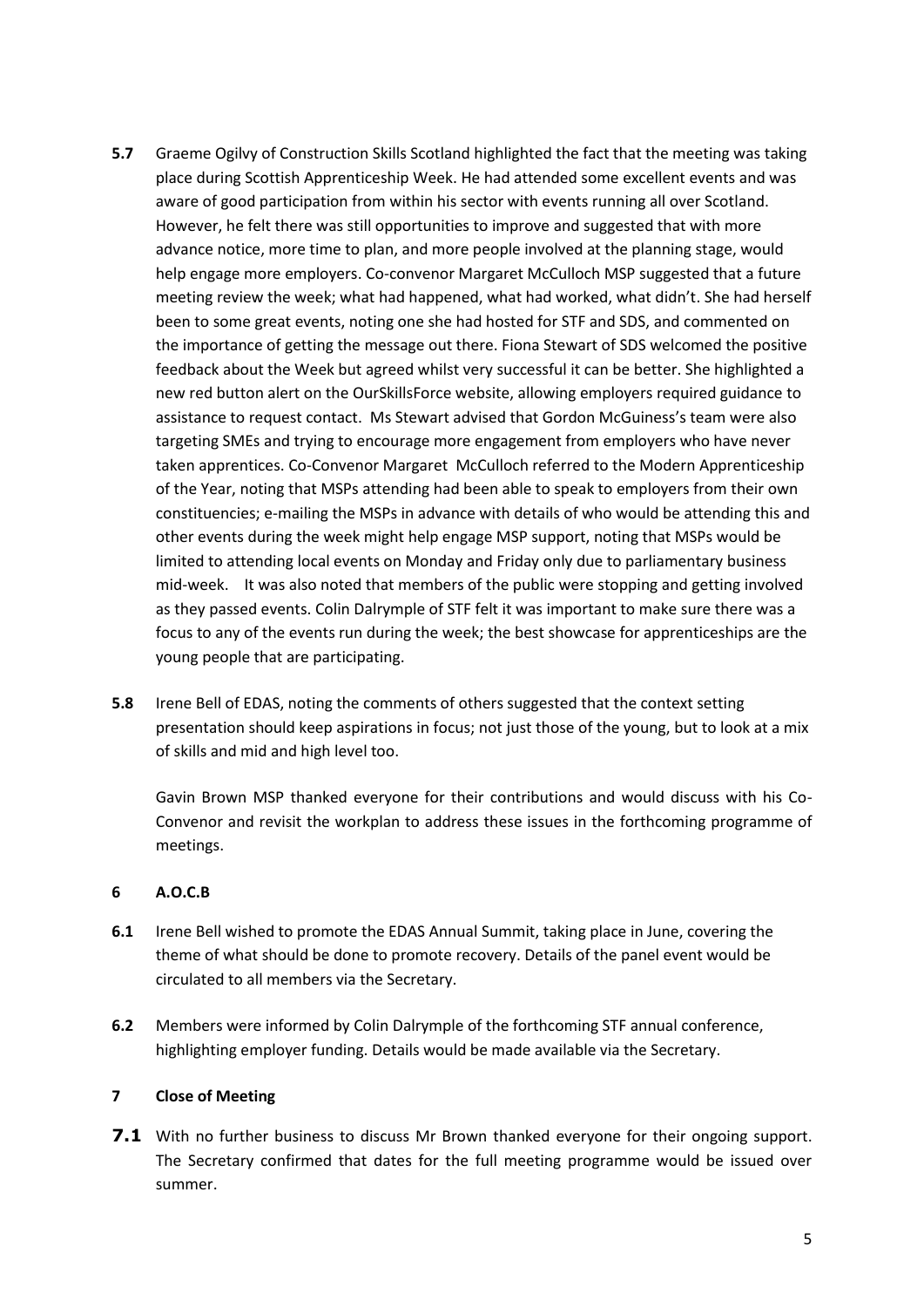**Appendix 1.**

## **Cross Party Group on Skills AGENDA**

# **12.45 pm Thursday 23rd May 2013**

### **Committee Room 4, The Scottish Parliament**

- **1. Welcome**
- **2. Opening of AGM** 
	- Convenors' annual report
- **3. Nominations and election of office bearers**
- **4. Nomination and ratification of new members**
- **5. A.O.C.B**
- **6. Close of AGM**

#### **7. Open Session of General CPG Business**

- Vote of thank to lunch sponsor- Pearson Education
- $\bullet$  Minutes of the meeting of  $7<sup>th</sup>$  February
- Matters arising
- Planned Programme 2012/13 session ideas submitted include:
	- 1. Employability Fund working together to showcase examples of best practice
	- 2. Commonwealth Games 2014 / Ryder Cup
	- 3. Quality Systems in MA/Employability Fund programmes develop ideas to consolidate where duplication exists
	- 4. The work of the Alliance Partnership
	- 5. Scottish Apprenticeship week maximising the opportunity to present to MSPs the benefits and dispel myths
- **8. AOCB**
- **9. Close and date of next meeting - TBC**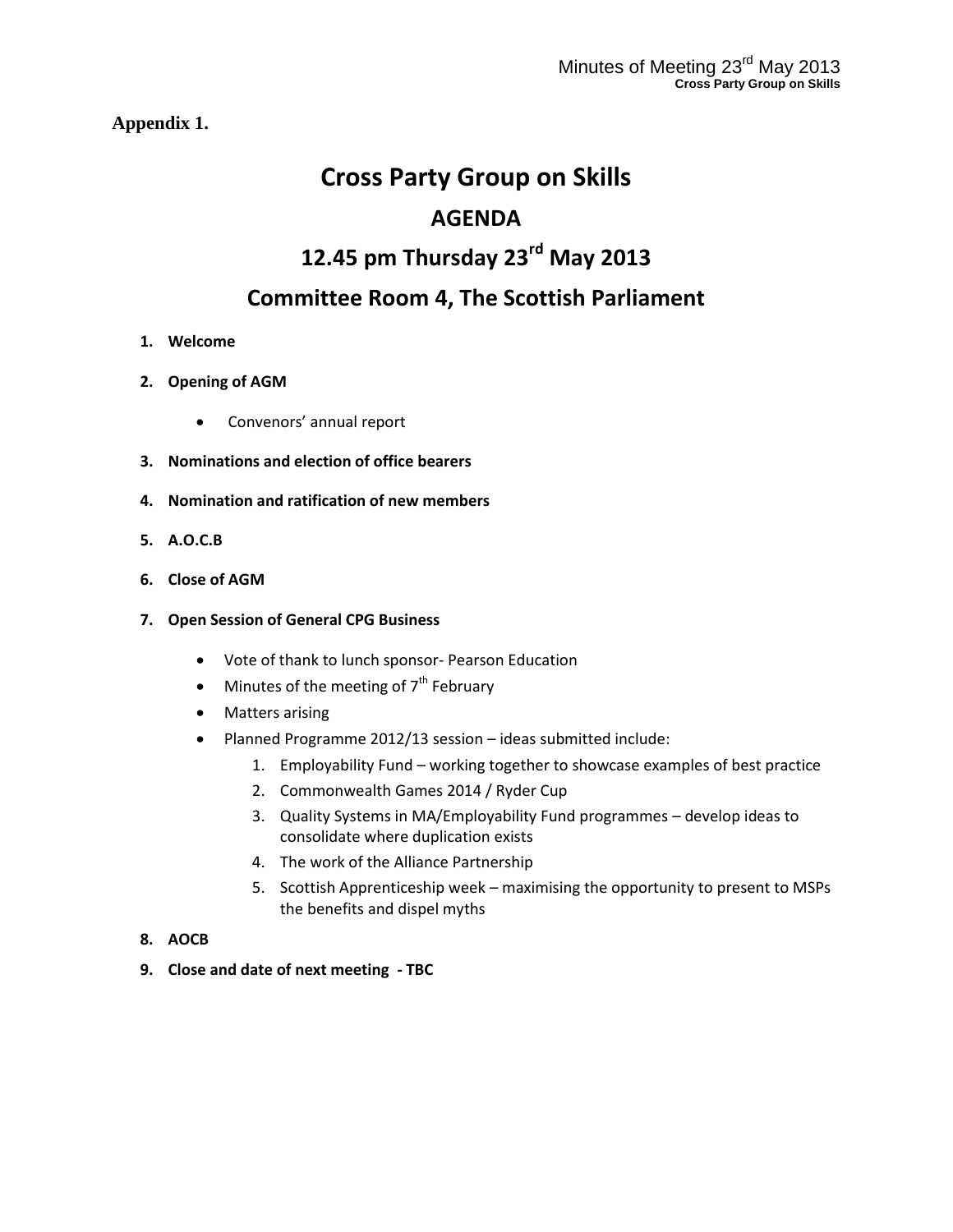#### **Convenor's report:**

A year of change for the CPG: we've had some long standing members move on [and we've welcomed their replacements], we continue to attract new members, we've had a change in co- convenor and soon, a change in Secretary. But none of this has slowed us down:

A joint meeting took place during the summer with the CPG for Colleges and Universities which was well attended and we have noted the interest of those who attended and other members to arrange another similar event. We also have an outstanding action of whether to run something similar with the CPG for Renewables.

Provided feedback and guidance to CRER regarding equality and diversity in modern apprenticeships – a letter was prepared and sent to the Convenor of the Equal Opportunities Committee raising the matter further.

Presentations:

- IIP and Scottish Enterprise on leadership and management skills how empowered leadership can help put a business into action / positive impact on the economy. Highlighted interesting challenges about lack of role models for women and changing cultural issues and the need for using the correct measures of output.
- Loch Lomond and Trossachs Partnership. We revisited this inspirational case study of how to make improvements that benefit everyone in the community. The concept of the proposed Academy was helpful in showing how this approach might be applied to supporting other rural communities with the skills and opportunities needed. The discussion highlighted some other cases where technology is helping overcome challenges in delivering training and skills
- NHS Education team shared with us how they have been introducing measure to review the return on investment in a meaningful way and provided case studies of how they, despite limited resources, are creating a network of colleagues to ensure this approach is rolled out across their organisation.
- A very useful update from SQA about the Curriculum for Excellence which brought into focus the question of whether higher education and employers are ready for this new type of student /employee.

The Group has also enjoyed some very healthy debates about the issues affecting funding: how to access; trying to understand how funding fits with employer needs; the overlap, or lack of it, between funded initiatives; the direction of funds to required programmes. Such was the range of debate and issues arising that this if most likely an area which we will need to return to during future meetings. As always we are very grateful to the support shown by members that have also sponsored lunch and

refreshments during the past 12 months - special thanks once again to them and for their contributions in providing overviews of the work their organisations: SCQF, Lifeskills, SQA, and Pearson. We look forward to the continued support of all our members in the 2013/14 session.

Gavin Brown MSP and Margaret McCulloch MSP